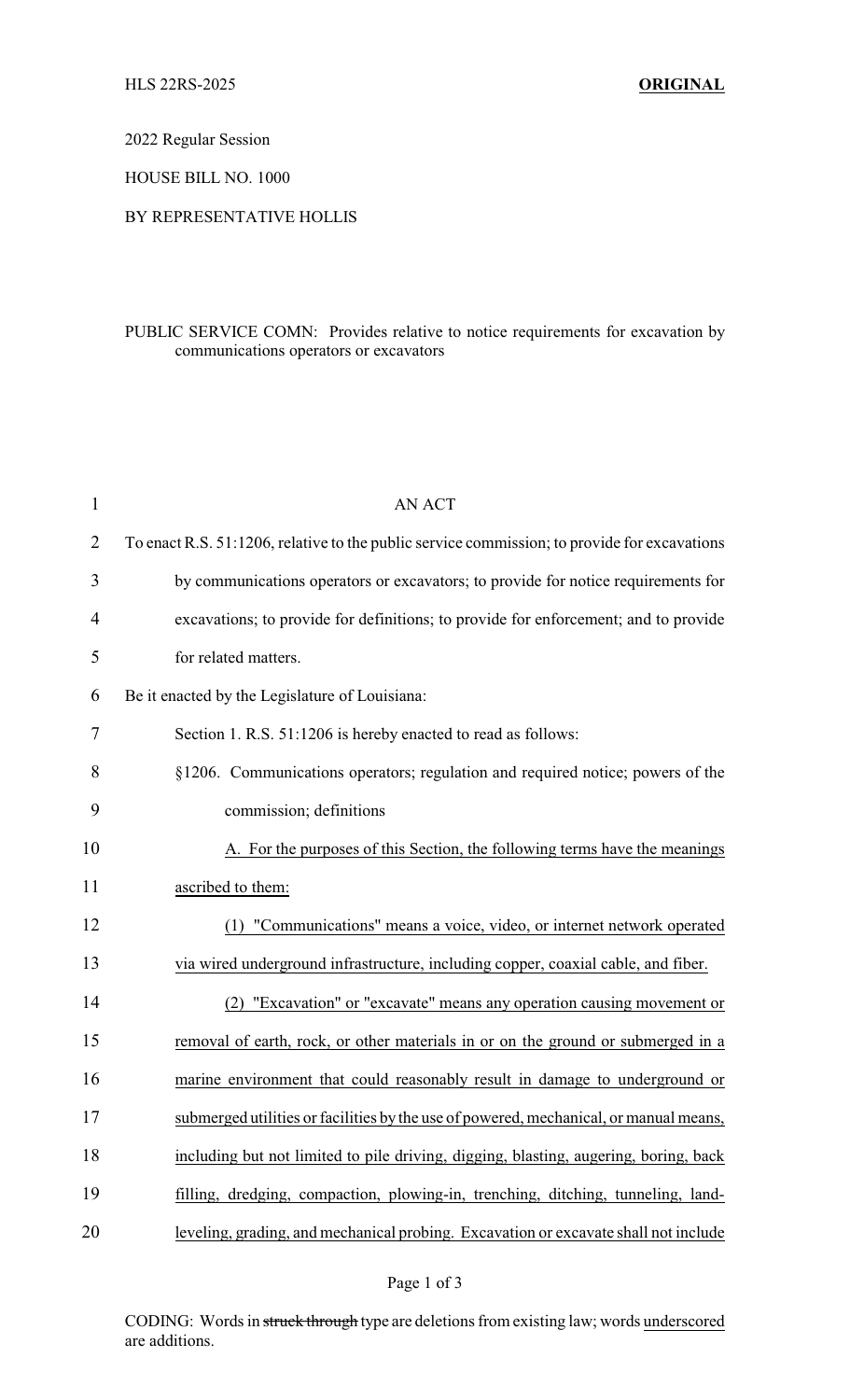| $\mathbf{1}$   | manual probing, normal commercial farming operations, or any activity resulting      |
|----------------|--------------------------------------------------------------------------------------|
| $\overline{2}$ | from force majeure related occurrences, including but not limited to an act of God   |
| 3              | or an act of nature.                                                                 |
| 4              | (3) "Exacavator" means any person who engages in excavation including a              |
| 5              | communications operator or his contractor.                                           |
| 6              | (4) "Operator" means any person who owns or operates a public or private             |
| 7              | underground facility or utility which furnishes voice, video, or internet services.  |
| 8              | (5) "Public service commission" means the Louisiana Public Service                   |
| 9              | Commission.                                                                          |
| 10             | B. Notwithstanding the requirements contained in R.S. 40:1749.11 et seq.,            |
| 11             | a communications operator or excavator shall provide a forty-eight hour advance      |
| 12             | notice to an affected landowner of an excavation that will occur on the property. A  |
| 13             | copy of the notice shall be provided to the public service commission.               |
| 14             | C. The public service commission shall have and exercise all necessary               |
| 15             | power and authority to enforce this Section and is authorized and directed to        |
| 16             | promulgate rules and regulations in accordance with the Administrative Procedure     |
| 17             | Act, R.S. 49:950 et seq., necessary for the implementation of the provisions of this |
| 18             | Section.                                                                             |

## DIGEST

The digest printed below was prepared by House Legislative Services. It constitutes no part of the legislative instrument. The keyword, one-liner, abstract, and digest do not constitute part of the law or proof or indicia of legislative intent. [R.S. 1:13(B) and 24:177(E)]

| HB 1000 Original | 2022 Regular Session | Hollis |
|------------------|----------------------|--------|
|                  |                      |        |

**Abstract:** Provides relative to notice requirements for excavation by communication operators or excavators.

Proposed law defines "communications", "excavation" or "excavate", "excavator", "operator", and "public service commission".

Proposed law provides that notwithstanding the requirements contained in present law (R.S. 40:1749.11 et seq.), a communications operator or excavator shall provide a 48 hour advance notice to an affected landowner of an excavation that will occur on the property. Proposed law further provides that a copy of the notice shall be provided to the public service commission.